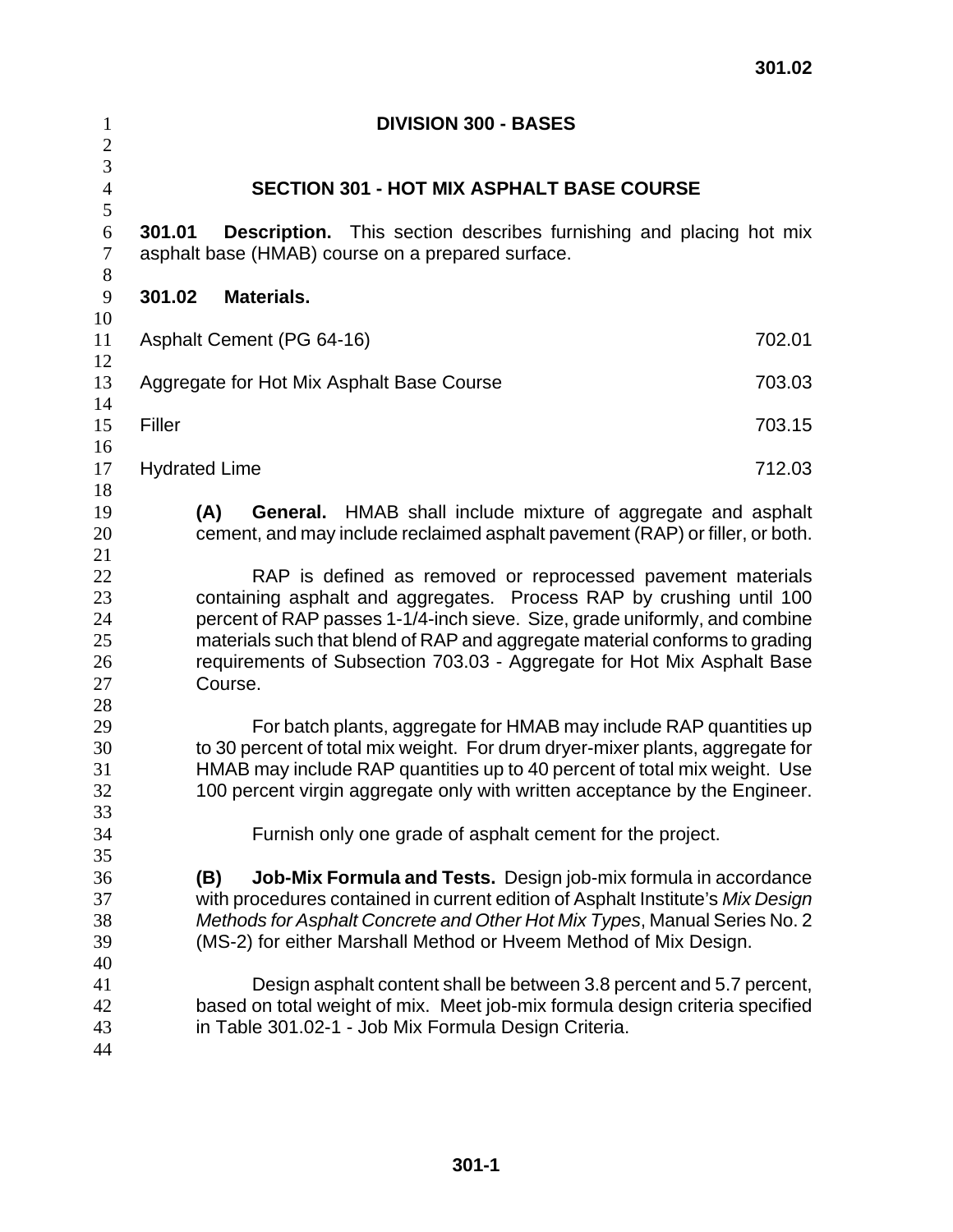44

45

47

48

 $\frac{50}{51}$ 

53

55

57

58<br>59<br>60

61

63

| TABLE 301.02-1 - JOB-MIX FORMULA DESIGN CRITERIA                                                                                              |                                                                          |                |
|-----------------------------------------------------------------------------------------------------------------------------------------------|--------------------------------------------------------------------------|----------------|
|                                                                                                                                               | Hveem Method Mix Criteria (AASHTO T 246 and AASHTO T 247)                |                |
| Stability, minimum                                                                                                                            | 37                                                                       |                |
| Air Voids (percent) <sup>1</sup>                                                                                                              | $4 - 6$                                                                  |                |
|                                                                                                                                               | <b>Marshall Method Mix Criteria (AASHTO T 245)</b>                       |                |
| Compaction (number of blows each end of specimen)                                                                                             | 75                                                                       |                |
| Stability, minimum (pounds)                                                                                                                   | 1,800                                                                    |                |
| Flow $(x 0.01$ inch)                                                                                                                          |                                                                          | $8 - 16$       |
| Air Voids (percent) <sup>1</sup>                                                                                                              |                                                                          | $4 - 6$        |
| Voids In Mineral Aggregate (VMA), minimum<br>(percent) $^2$                                                                                   |                                                                          | Table 401.02-3 |
| Notes:<br>1. Air Voids: AASHTO T 166 or AASHTO T 275; AASHTO T 209,<br>AASHTO T 269.<br>2. VMA: See Asphalt Institute Manual MS-2, Chapter 4. |                                                                          |                |
| (C)<br>as follows:                                                                                                                            | <b>Submittals.</b> Establish and submit job-mix formula for HMAB mixture |                |
| (1)                                                                                                                                           | Design percent of aggregate passing each required sieve size.            |                |
| Design asphalt content added to aggregate, based on total<br>(2)<br>weight of mix.                                                            |                                                                          |                |
| (3)                                                                                                                                           | Design proportion of processed RAP.                                      |                |
| (4)                                                                                                                                           | Design temperature of mixture at point of discharge at paver.            |                |
| (5)                                                                                                                                           | Source of aggregate.                                                     |                |
| (6)                                                                                                                                           | Grade of asphalt cement.                                                 |                |
| (7)                                                                                                                                           | Test data used to develop job-mix formula.                               |                |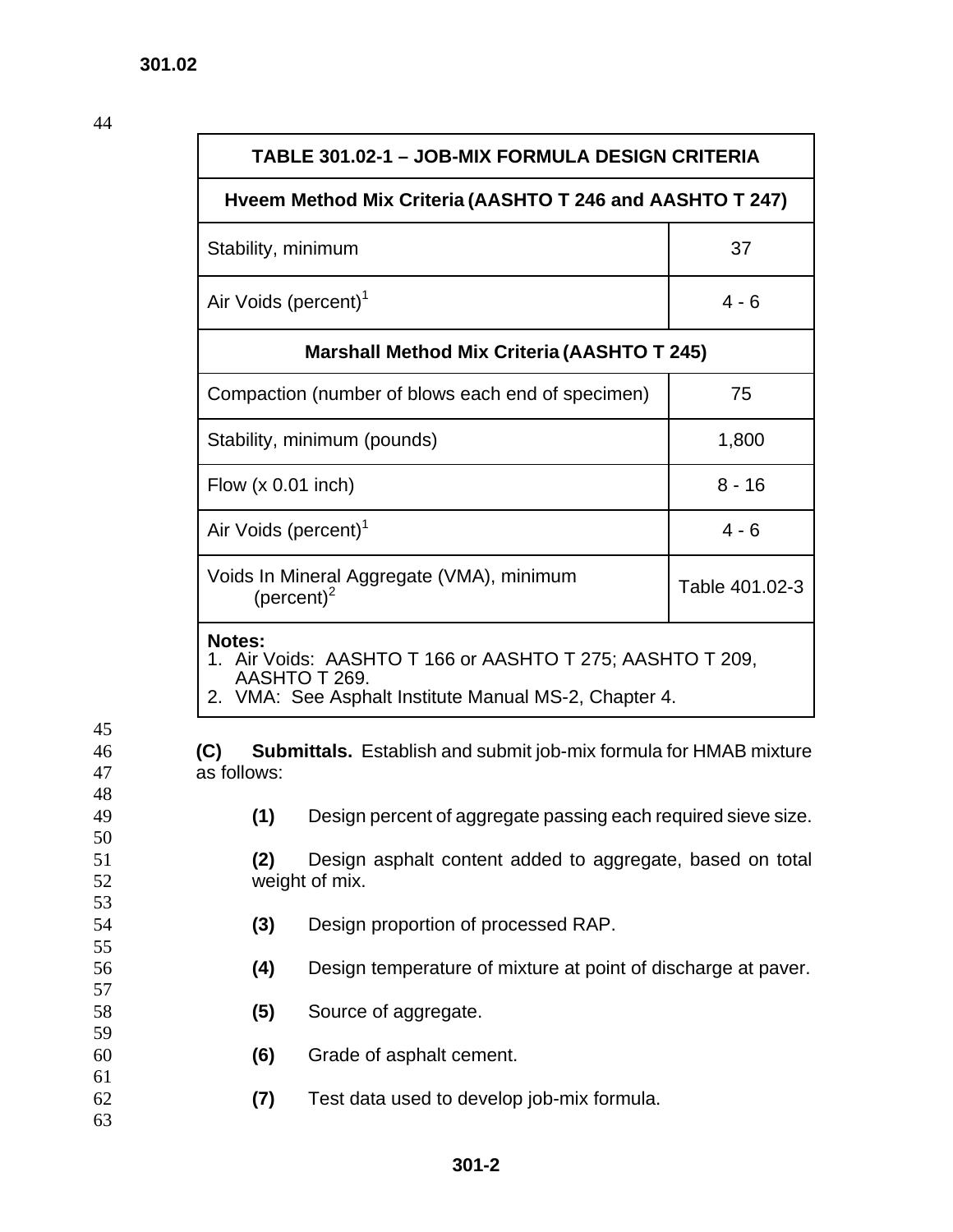With the exception of item (4) in this subsection, if design requirements are modified after the Engineer accepts job-mix formula, submit new job-mix formula before using HMAB produced from modified mix design. Submit certificate of compliance for asphalt cement, accompanied by substantiating test data. **(D) Range of Tolerances for HMAB.** Provide HMAB within allowable tolerances of accepted job-mix formula as specified in Table 401.02-4 - Range of Tolerances for HMA. **301.03 Construction.** Construct HMAB course in accordance with Subsection 401.03 - Construction and this subsection. **(A) Material Transfer Vehicle (MTV).** When placing HMAB, use of a MTV will not be required. **(B) Compaction.** Where compacted thickness is greater than 6 inches, spread and compact mixture in two or more lifts approximately equal in thickness. Maximum compacted thickness of one lift shall be 6 inches. Compact mixture immediately upon completion of spreading operations to density of not less than 92 percent of maximum theoretical specific gravity in accordance with AASHTO T 209, modified by deletion of Supplemental 87 Procedure for Mixtures Containing Porous Aggregate. **(C) HMAB Surface and Thickness Tolerances.** Place HMAB to a thickness that when thoroughly compacted conforms to shape and dimension indicated in the contract documents. Limit surface deviations to not more 92 than 1/2 inch above or below theoretical grade. The combined thickness of HMAB and asphalt concrete pavement shall be within 1/2 inch of combined thickness indicated in the contract documents. **301.04 Measurement.** HMAB will be paid on a lump sum basis in accordance with and under Section 312 - Hot Mix Glassphalt Base Course. Measurement for payment will not apply. **301.05 Payment.** The Engineer will pay for the accepted HMAB as Hot Mix Glassphalt Base Course in accordance with and under Section 312 - Hot Mix Glassphalt Base Course. Payment will be full compensation for the work prescribed in this section and the contract documents.